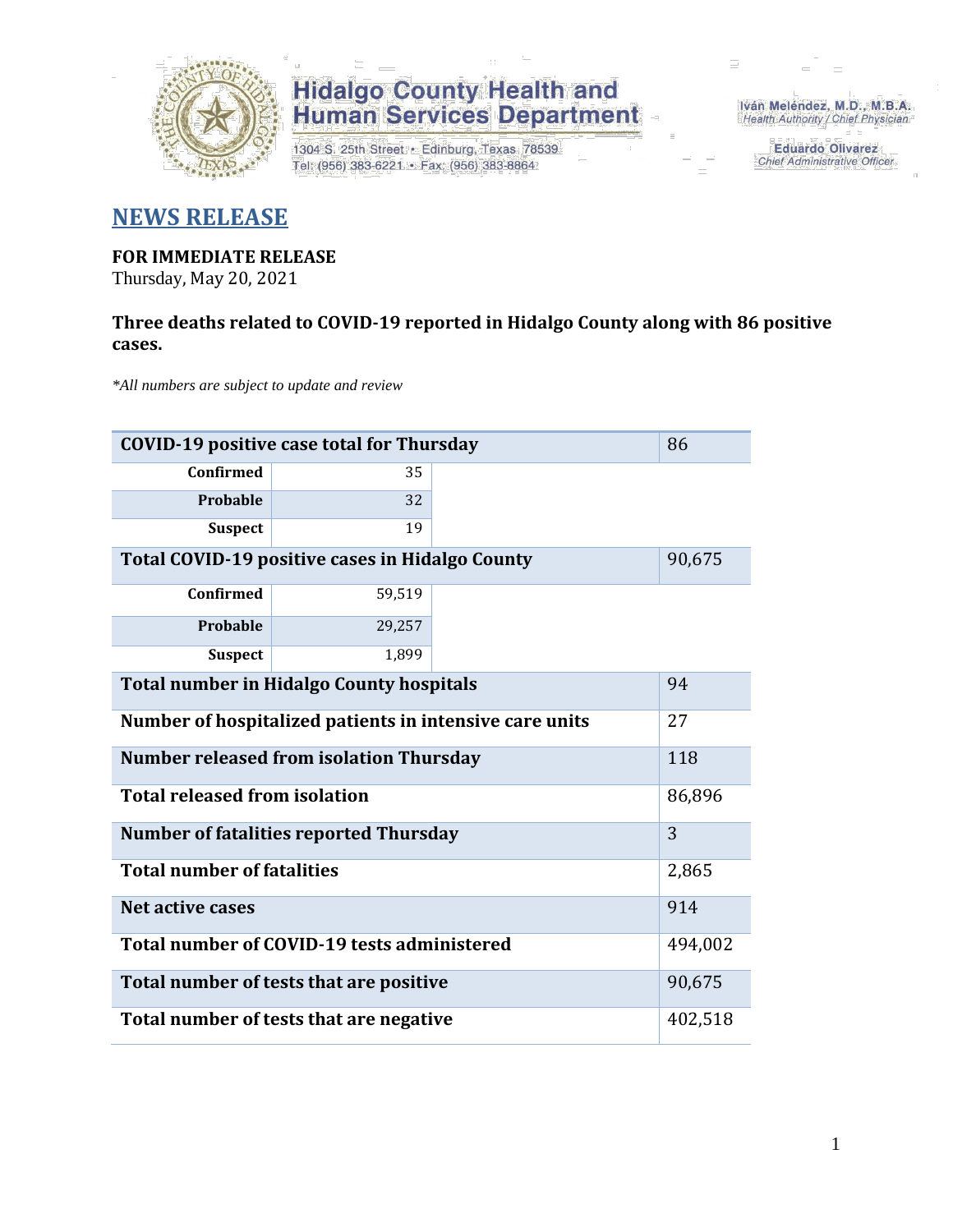

### **Hidalgo County Health and Human Services Department**

1304 S. 25th Street · Edinburg, Texas 78539 Tel: (956) 383-6221 · Fax: (956) 383-8864

Iván Meléndez, M.D., M.B.A. Health Authority / Chief Physician

> **Eduardo Olivarez Chief Administrative Officer**

*Hidalgo County uses the case status definition provided by the Texas Department of State Health Service's 2020 Epi Case Criteria Guide revised November 2020.*

- *1. Confirmed: A person who has tested positive through a molecular or PCR (oral or nasal swabs) test that looks for the presence of the virus's genetic material.*
- *2. Probable: A person who meets presumptive laboratory evidence through detection of COVID-19 by antigen test in a respiratory specimen.*
- *3. Suspect: A person who meets supported laboratory evidence through detection of specific antibodies in serum, plasma, whole body, and no prior history of being confirmed or probable case.*

*For more information of case status definition for COVID-19, please refer to:*

[https://www.dshs.state.tx.us/IDCU/investigation/epi-case-criteria-guide/2020-Epi-Case-Criteria-](https://www.dshs.state.tx.us/IDCU/investigation/epi-case-criteria-guide/2020-Epi-Case-Criteria-Guide.pdf)[Guide.pdf](https://www.dshs.state.tx.us/IDCU/investigation/epi-case-criteria-guide/2020-Epi-Case-Criteria-Guide.pdf)

The deaths include:

|               |              | <b>Age Gender</b>          | <b>City</b>    |
|---------------|--------------|----------------------------|----------------|
|               |              | 1   70+   Female   McAllen |                |
|               | $2 \mid 70+$ | Male                       | <b>Mission</b> |
| $\mathcal{S}$ | $70+$        | Male                       | <b>Mission</b> |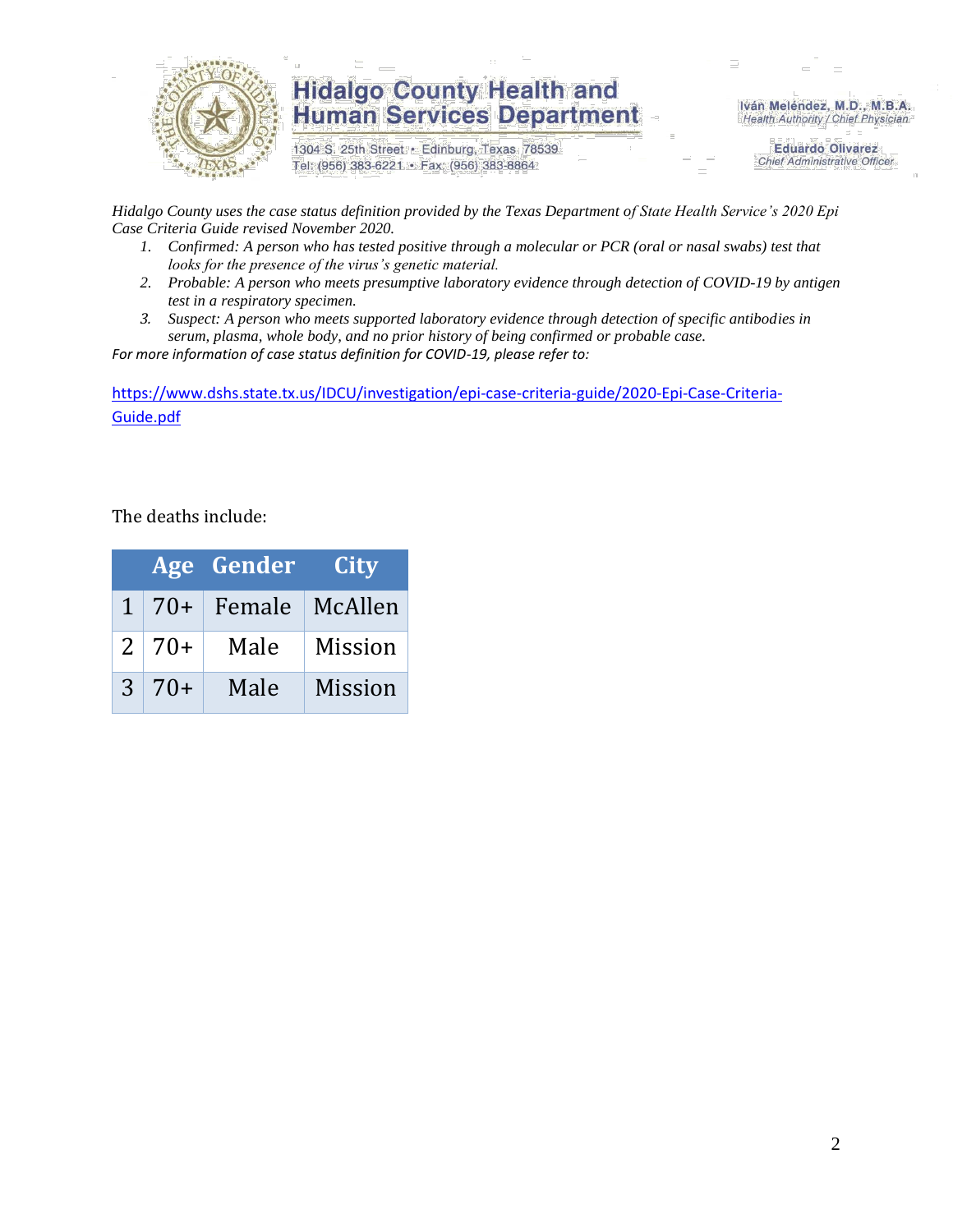

# **Hidalgo County Health and<br>Human Services Department**

1304 S. 25th Street · Edinburg, Texas 78539 Tel: (956) 383-6221 · Fax: (956) 383-8864

Iván Meléndez, M.D., M.B.A.<br>Health Authority / Chief Physician

**Eduardo Olivarez** Chief Administrative Officer

Thursday, May 20, 2021 positive cases include:

|                  | Age<br><b>Range</b> | Gender                    | <b>City</b> |    | Age<br><b>Range</b> | Gender       | <b>City</b> |
|------------------|---------------------|---------------------------|-------------|----|---------------------|--------------|-------------|
| $\mathbf{1}$     | 50s                 | ${\bf F}$                 | Alamo       | 44 | 30s                 | M            | Mission     |
| $\boldsymbol{2}$ | $0 - 19$            | $\mathbf M$               | Donna       | 45 | 30s                 | F            | Mission     |
| 3                | 50s                 | $\mathbf M$               | Donna       | 46 | 30s                 | $\mathbf M$  | Mission     |
| 4                | $0 - 19$            | F                         | Edinburg    | 47 | 40s                 | M            | Mission     |
| 5                | $0 - 19$            | M                         | Edinburg    | 48 | 50s                 | ${\bf F}$    | Mission     |
| 6                | $0 - 19$            | ${\bf F}$                 | Edinburg    | 49 | 50s                 | M            | Mission     |
| $\overline{7}$   | $0 - 19$            | M                         | Edinburg    | 50 | 50s                 | ${\bf F}$    | Mission     |
| 8                | $0 - 19$            | $\mathbf M$               | Edinburg    | 51 | 50s                 | ${\rm F}$    | Mission     |
| 9                | 20s                 | $\mathbf M$               | Edinburg    | 52 | $70+$               | $\mathbf{F}$ | Mission     |
| 10               | 20s                 | F                         | Edinburg    | 53 | $70+$               | ${\bf F}$    | Mission     |
| 11               | 30s                 | ${\bf F}$                 | Edinburg    | 54 | $70+$               | $\mathbf M$  | Mission     |
| 12               | 30s                 | M                         | Edinburg    | 55 | $70+$               | F            | Mission     |
| 13               | 50s                 | $\mathbf M$               | Edinburg    | 56 | $70+$               | $\mathbf M$  | Mission     |
| 14               | 50s                 | ${\bf F}$                 | Edinburg    | 57 | $70+$               | ${\bf F}$    | Mission     |
| 15               | 50s                 | $\mathbf M$               | Edinburg    | 58 | $0 - 19$            | ${\bf F}$    | Pharr       |
| 16               | 50s                 | ${\bf F}$                 | Edinburg    | 59 | $0 - 19$            | F            | Pharr       |
| 17               | $0 - 19$            | $\mathbf M$               | Hidalgo     | 60 | $0 - 19$            | ${\bf F}$    | Pharr       |
| 18               | $0 - 19$            | M                         | Hidalgo     | 61 | $0 - 19$            | ${\bf F}$    | Pharr       |
| 19               | 50s                 | ${\bf F}$                 | Hidalgo     | 62 | $0 - 19$            | ${\bf F}$    | Pharr       |
| 20               | $0 - 19$            | M                         | McAllen     | 63 | $0 - 19$            | F            | Pharr       |
| 21               | $0 - 19$            | ${\bf F}$                 | McAllen     | 64 | 30s                 | $\rm F$      | Pharr       |
| 22               | $0 - 19$            | M                         | McAllen     | 65 | 40s                 | M            | Pharr       |
| 23               | $0 - 19$            | $\mathbf F$               | McAllen     | 66 | 40s                 | $\mathbf M$  | Pharr       |
| 24               | $0 - 19$            | F                         | McAllen     | 67 | 60s                 | ${\bf F}$    | Pharr       |
| 25               | 20s                 | $\mathbf M$               | McAllen     | 68 | 60s                 | ${\bf F}$    | Pharr       |
| 26               | 30s                 | $\boldsymbol{\mathrm{F}}$ | McAllen     | 69 | 60s                 | $\rm F$      | Pharr       |
| 27               | 30s                 | M                         | McAllen     | 70 | $0 - 19$            | M            | San Juan    |
| 28               | 40s                 | ${\bf F}$                 | McAllen     | 71 | $70+$               | M            | San Juan    |
| 29               | 40s                 | M                         | McAllen     | 72 | 20s                 | $\mathbf M$  | Undisclosed |
| 30               | 40s                 | M                         | McAllen     | 73 | 20s                 | M            | Undisclosed |
| 31               | 50s                 | ${\bf F}$                 | McAllen     | 74 | 20s                 | $\mathbf M$  | Undisclosed |
| 32               | 60s                 | M                         | McAllen     | 75 | 30s                 | M            | Undisclosed |